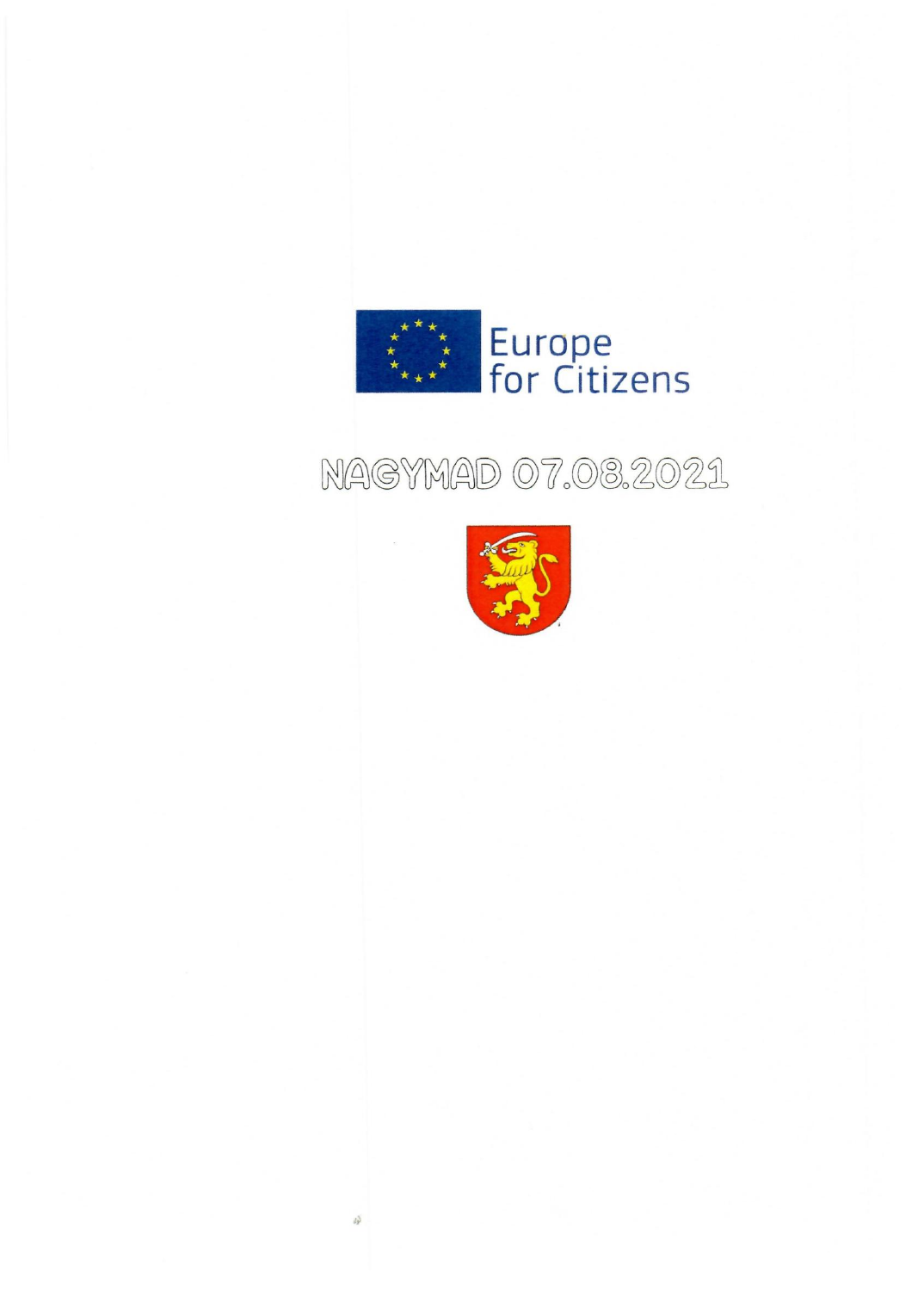

 $\rlap{-}$ 

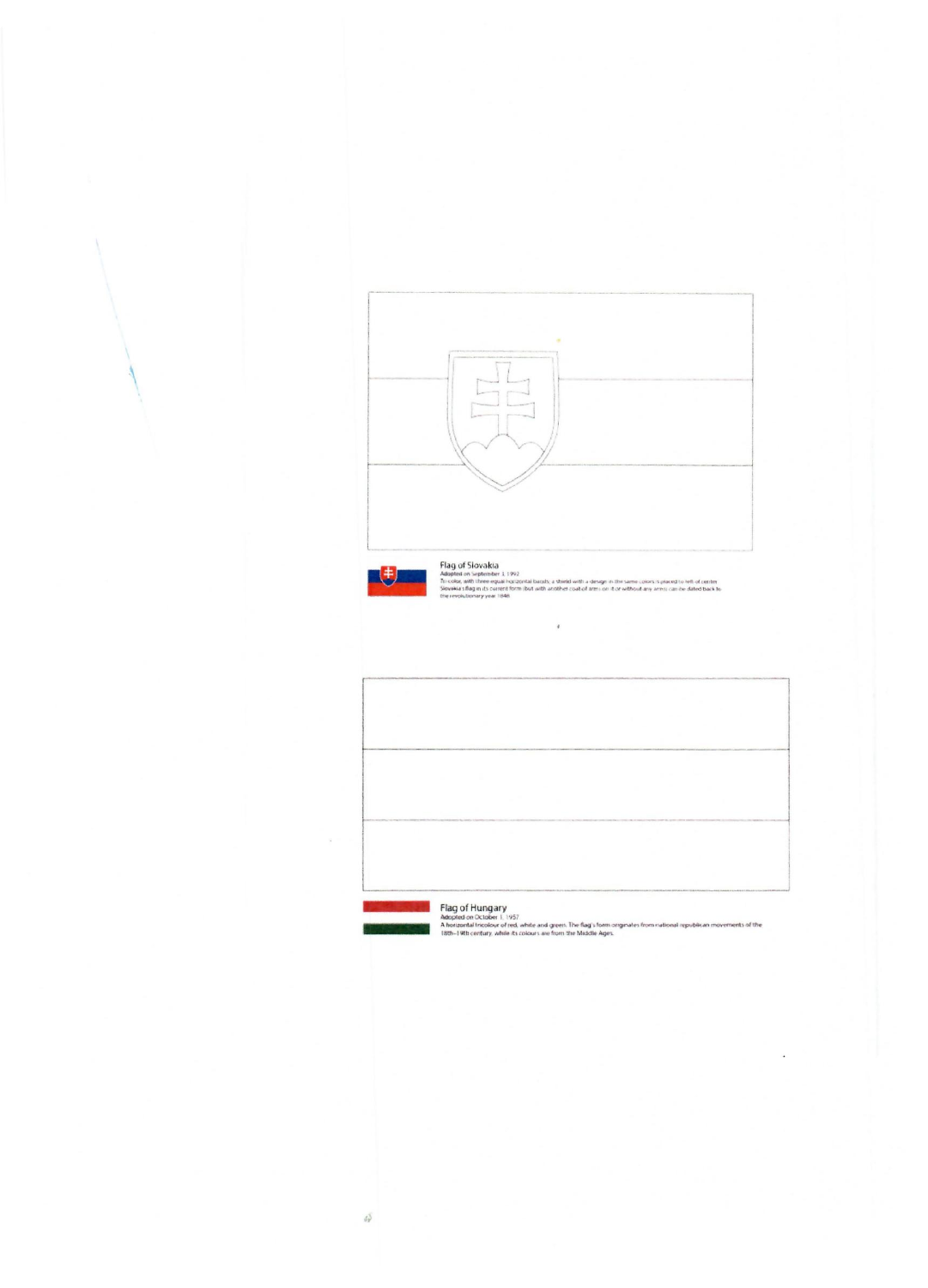





**Flag of Slovenia**<br>Adopted on 25 ione 1991<br>Aborigation 25 ione 1991<br>Aborigation 25 ione 1991<br>Aborigation discussion of which counterparts of the counterparts in white against a time of statement at the<br>Assession becomes t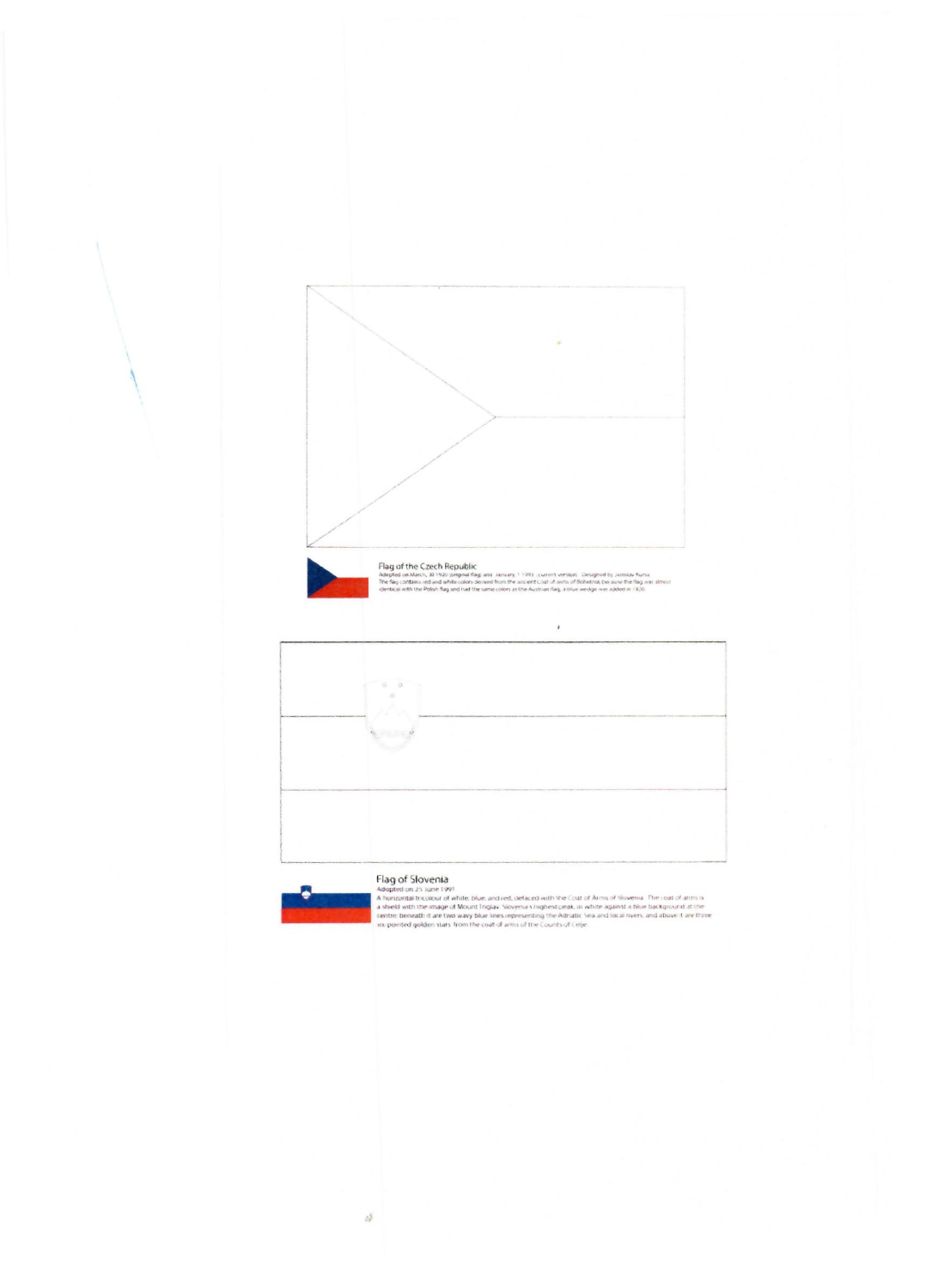



Flag of Romania - Tricolorul<br>Adopteluri 26 June (648)<br>Adopteluri 26 June (648)<br>Adopteluri 26 June (648)<br>Adopteluri 26 June (648)<br>Adopted in 26 June 1048 (649)<br>Adopted in the film of the server and the company flat (448)<br>an

ý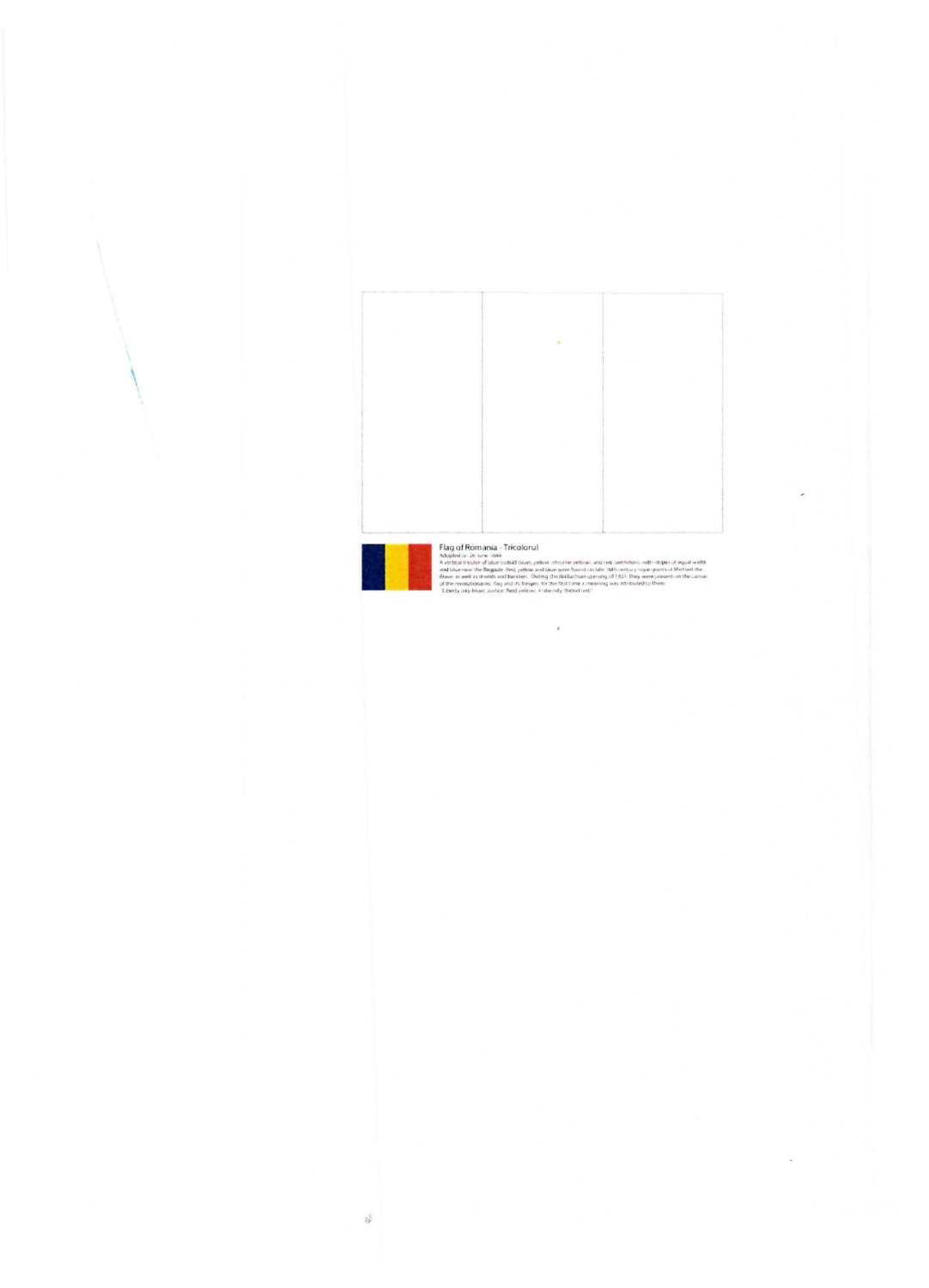

G



The European flag<br>Adopted on 8th December 1955<br>The European flag symbolises both the European tinion and, more broadly<br>the identity and unity of Europe. It (features a circle of 1.2 gold stars on a blue<br>background They st